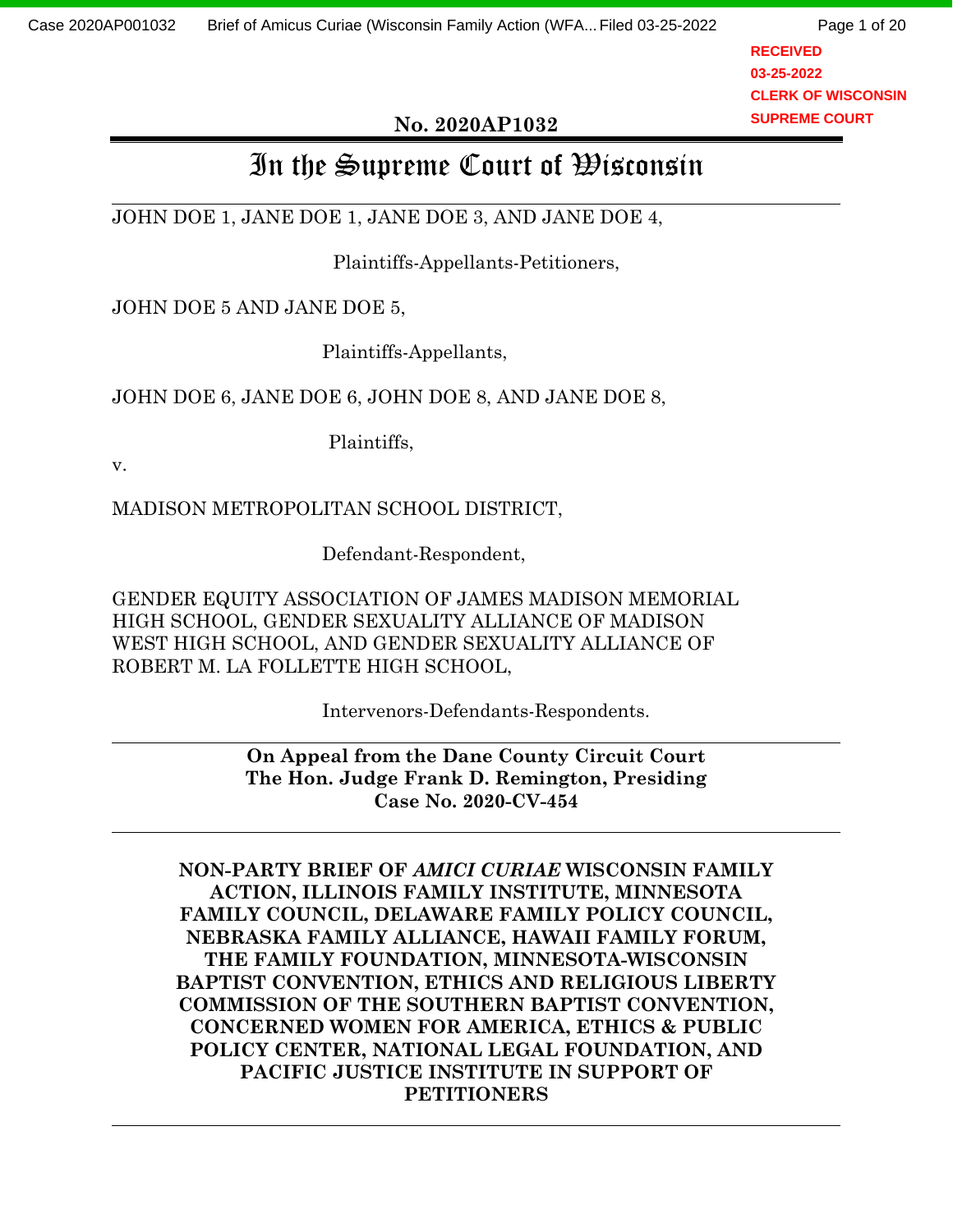Frederick W. Claybrook, Jr.\* Matthew M. Fernholz Claybrook LLC *Counsel of Record* (202) 250-3833 P.O. Box 558 Rick@Claybrooklaw.com Waukesha, WI 53187

700 Sixth St., NW, Ste. 430 Cramer, Multhauf & Hammes, LLP Washington, D.C. 20001 1601 E. Racine Ave., Ste. 200 (262) 542-4278 mmf@cmhlaw.com

\*Application to appear *pro hac vice* filed

Counsel for *Amicus Curiae*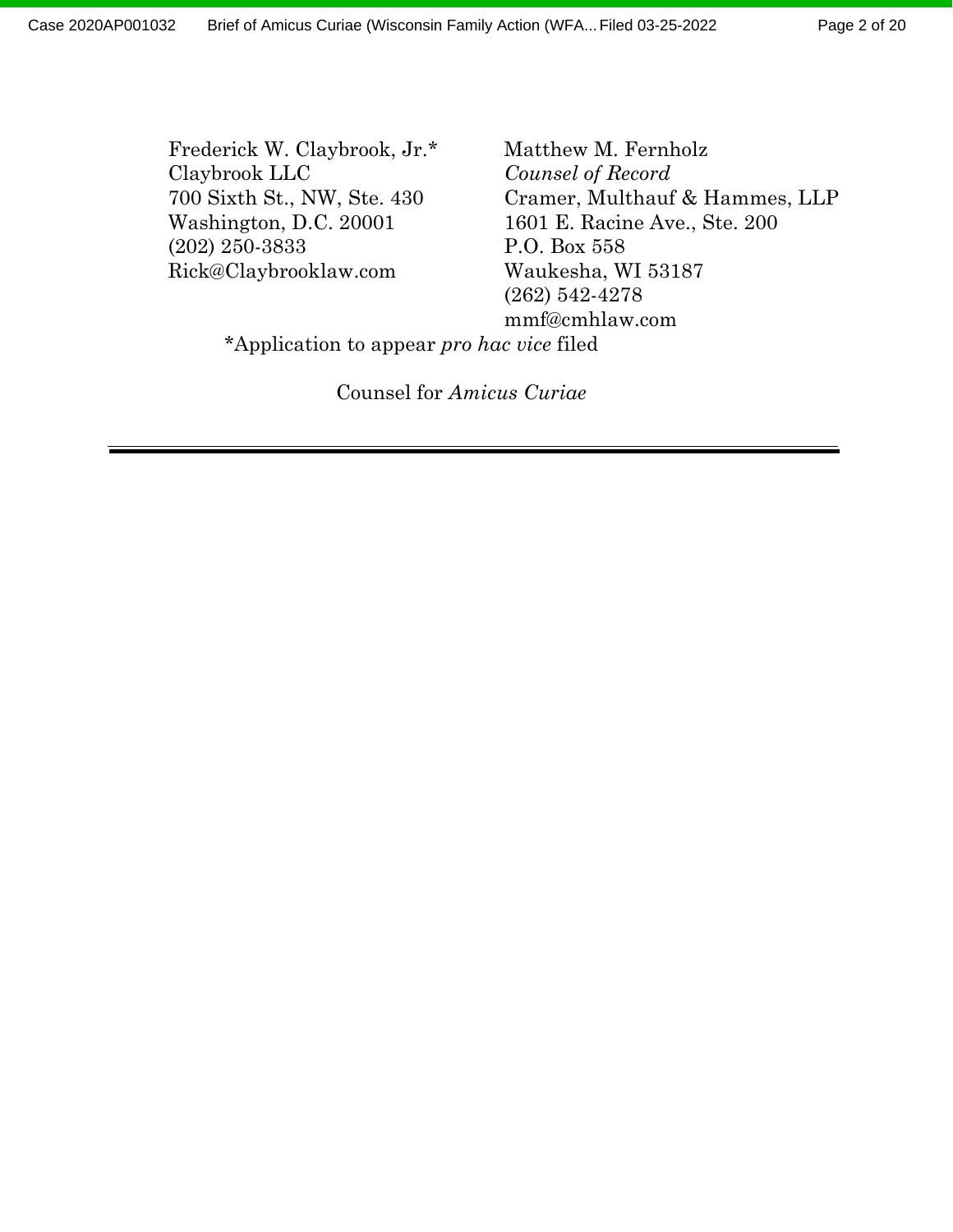## TABLE OF CONTENTS

| $\mathbf{I}$ . | The MMPS Policy Violates the Fundamental Right of Parents to<br>Care for and Educate Their Children by Depriving Them of |  |
|----------------|--------------------------------------------------------------------------------------------------------------------------|--|
| II.            | The MMPS Policy Also Violates the Procedural Due Process<br>Rights of Parents by Assuming That Those MMPS Labels as      |  |
|                |                                                                                                                          |  |
|                |                                                                                                                          |  |
|                | CERTIFICATION OF COMPLIANCE WITH RULE 809.19(12)(f)15                                                                    |  |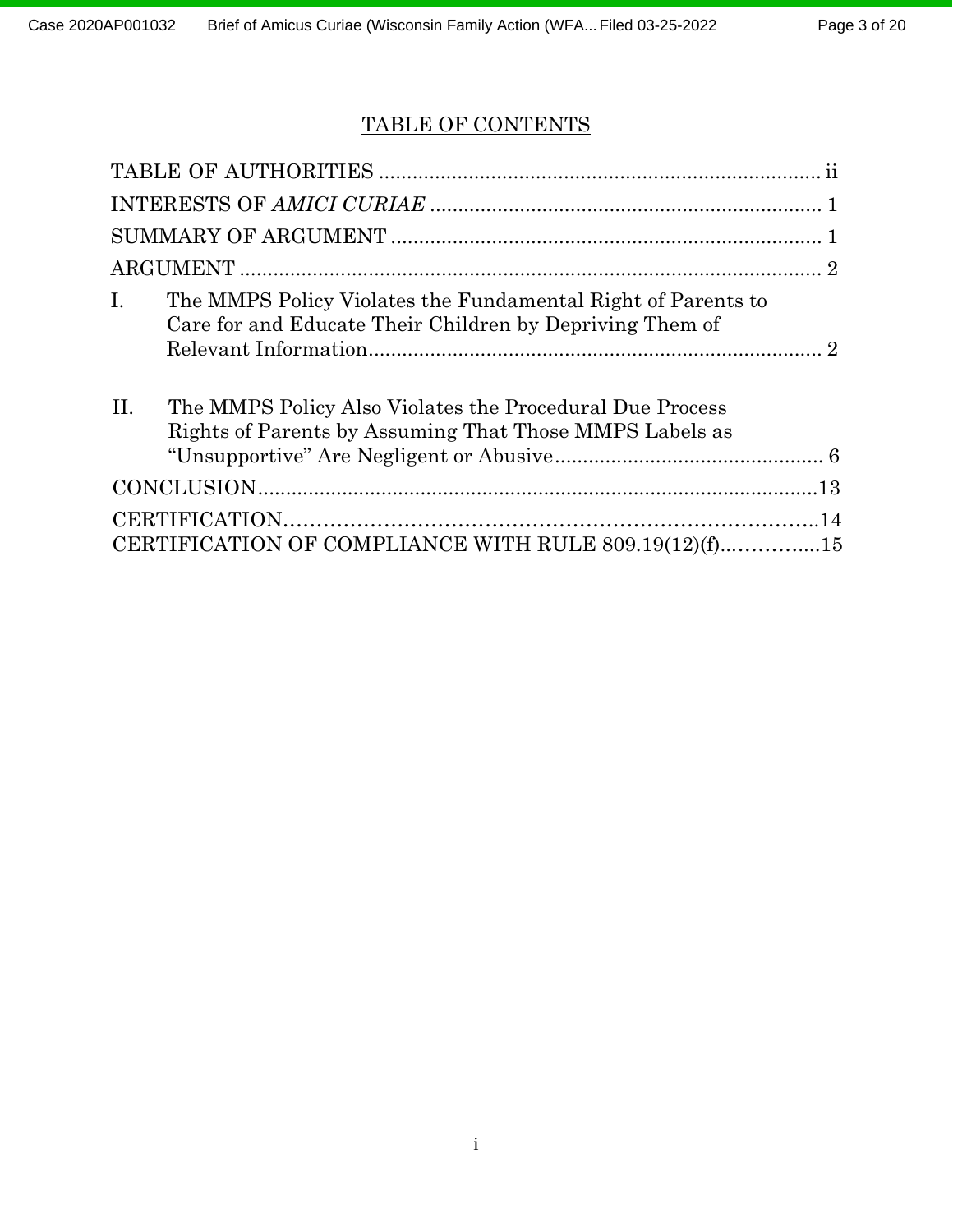#### TABLE OF AUTHORITIES

## Cases

| Arnold v. Bd. of Educ. of Escambia Cnty., Ala.,                                |
|--------------------------------------------------------------------------------|
| D.G. and R.G. v. F.C., 152 Wis. 2d 159,                                        |
| <i>Evelyn C.R. v. Tykila S.</i> , 2001 WI 110, 246 Wis. 2d 1, 629 N.W.2d 768 6 |
|                                                                                |
|                                                                                |
|                                                                                |
|                                                                                |
|                                                                                |
|                                                                                |
| Littlejohn v. Sch. Bd. of Leon Cnty. Fla., No. 4:2021cv004-15 (N.D. Fla.,      |
| Milwaukee v. K.F., 145 Wis.2d 24, 426 N.W.2d 329 (1988) 11                     |
|                                                                                |
|                                                                                |
|                                                                                |
|                                                                                |
| <i>State v. Culver</i> , 2018 WI App 55, 384 Wis.2d 222, 918 N.W.2d 103  11    |
| T.M.F. v. Children's Serv. Soc'y, 112 Wis. 2d 180, 332 N.W.2d 293 (1983) 6     |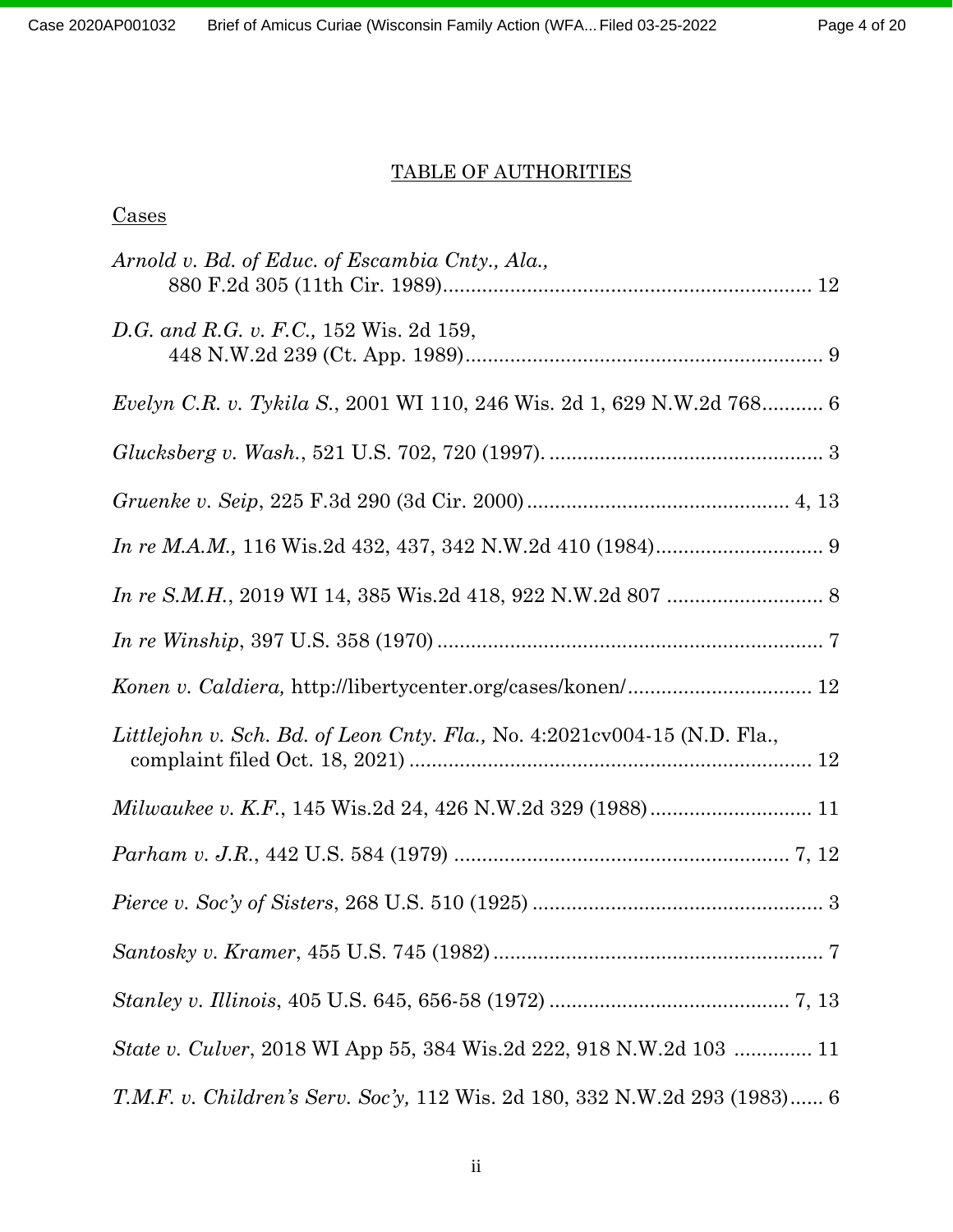| Village of Hoffman Estates v. Flipside, Hoffman Estates, Inc., |  |
|----------------------------------------------------------------|--|
|                                                                |  |
|                                                                |  |

## **Statutes**

|  | Wis. Stat. |
|--|------------|
|  |            |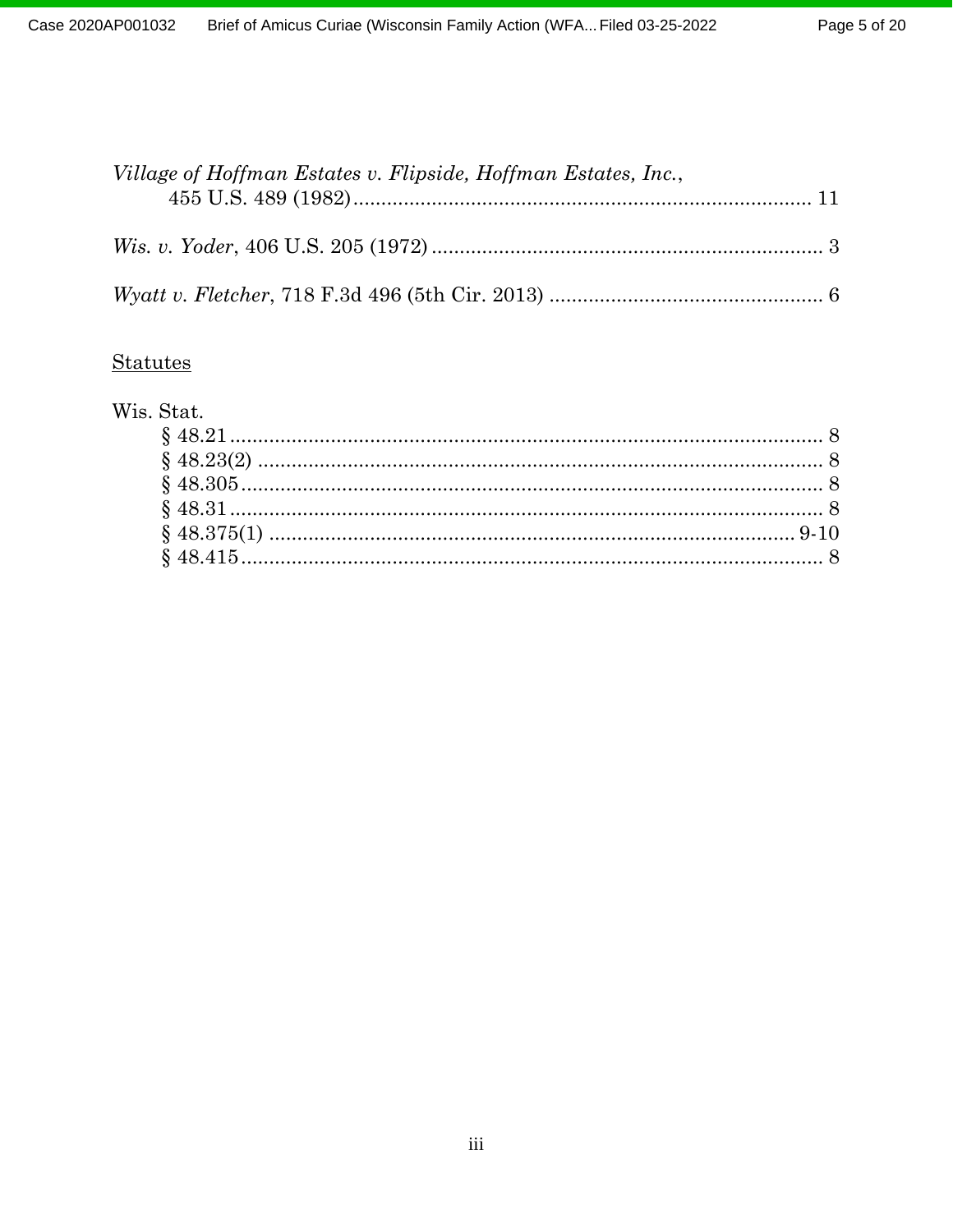Page 6 of 20

#### INTERESTS OF *AMICI CURIAE*

The interests of the *Amici Curiae* are provided in the accompanying motion.

#### SUMMARY OF ARGUMENT

The transgender policy of the Madison Metropolitan Public Schools ("MMPS Policy" or "Policy"), by hiding from parents suspected of being not sufficiently supportive that their children are expressing a transgender identity at school, violates the rights of parents in two principal respects not addressed in detail by the Petitioner Parents. First, their fundamental right to direct the care and education of their children includes the right to decide where the child will attend school, but the Policy improperly denies them critical information to inform that decision. Second, by withholding such sensitive information when school officials, in their judgment, suspect parents might be insufficiently supportive, the school effectively labels those parents as abusive of their children, without affording them any due process protections as provided by both statutory and constitutional law. Both of these constitutional violations provide irreparable injury that fully supports the requested injunctive relief.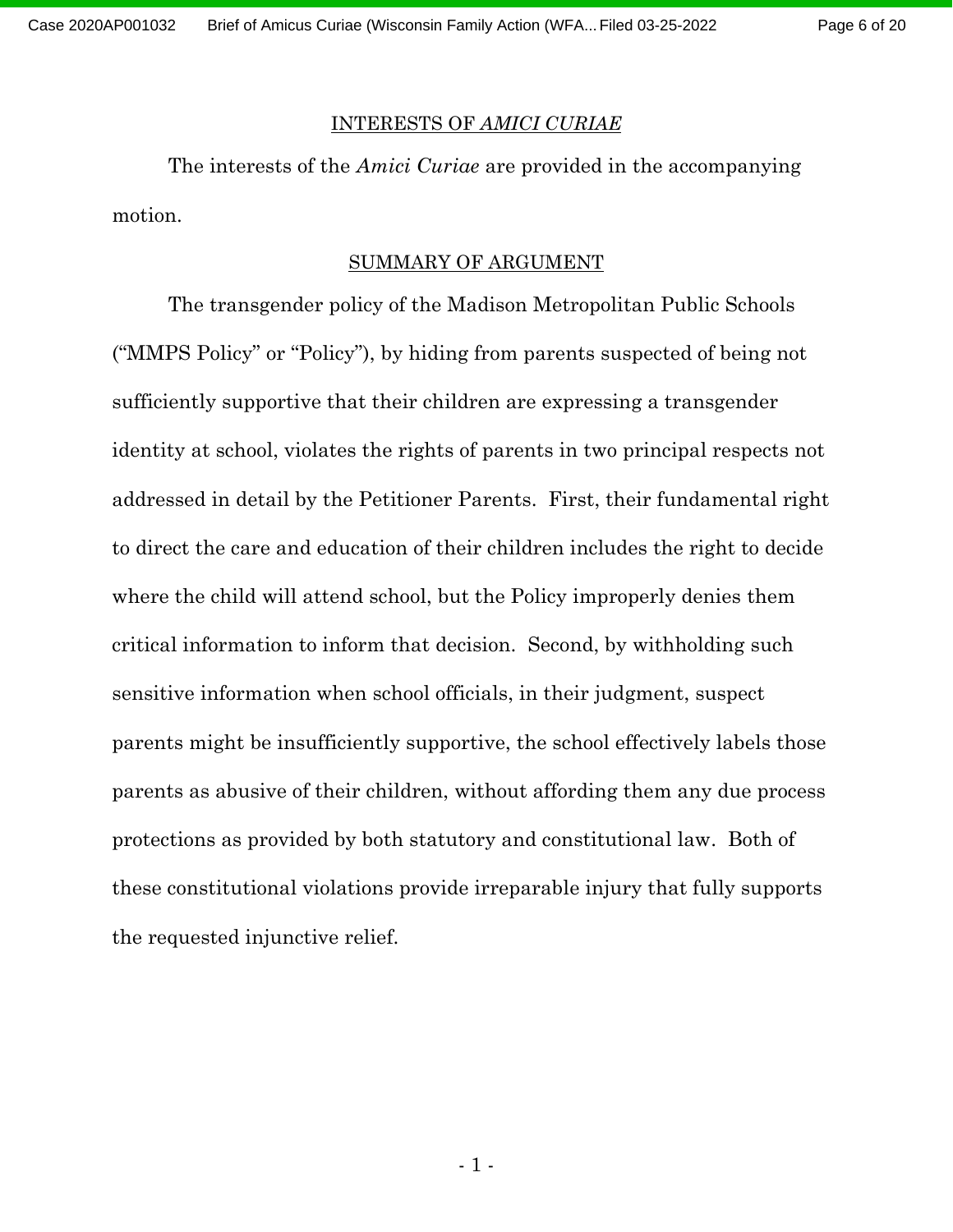#### ARGUMENT

#### **I. The MMPS Policy Violates the Fundamental Right of Parents to Care for and Educate Their Children by Depriving Them of Relevant Information**

The Wisconsin Constitution, like its federal counterpart, identifies and protects parental interests as fundamental. The Plaintiff Parents have explicated the panoply of these rights in fuller detail and the many ways in which the Policy violates them. In this section, we emphasize that denying parents important information they need to determine whether their child should continue to attend a public school is itself a violation of those rights.

MMPS's defense of its Policy is premised on the fact that whether a minor will become transgender is a matter of significant importance to that child. *A fortiori*, it is an issue of significant importance to the parents of that child. Indeed, the Policy itself, by instructing school personnel to conceal information from parents about it, implicitly recognizes that parents have a substantial interest in their children's transgender behavior.

The Policy has a direct effect on familial relationships. Just by asking questions such as, "Do you want to tell your parents?" and "Are your parents supportive of you?," as the Policy requires, school personnel suggest to children that they should distrust their parents. It is just as obvious that a child living one life at school and another at home creates an emotional

 $-2$  -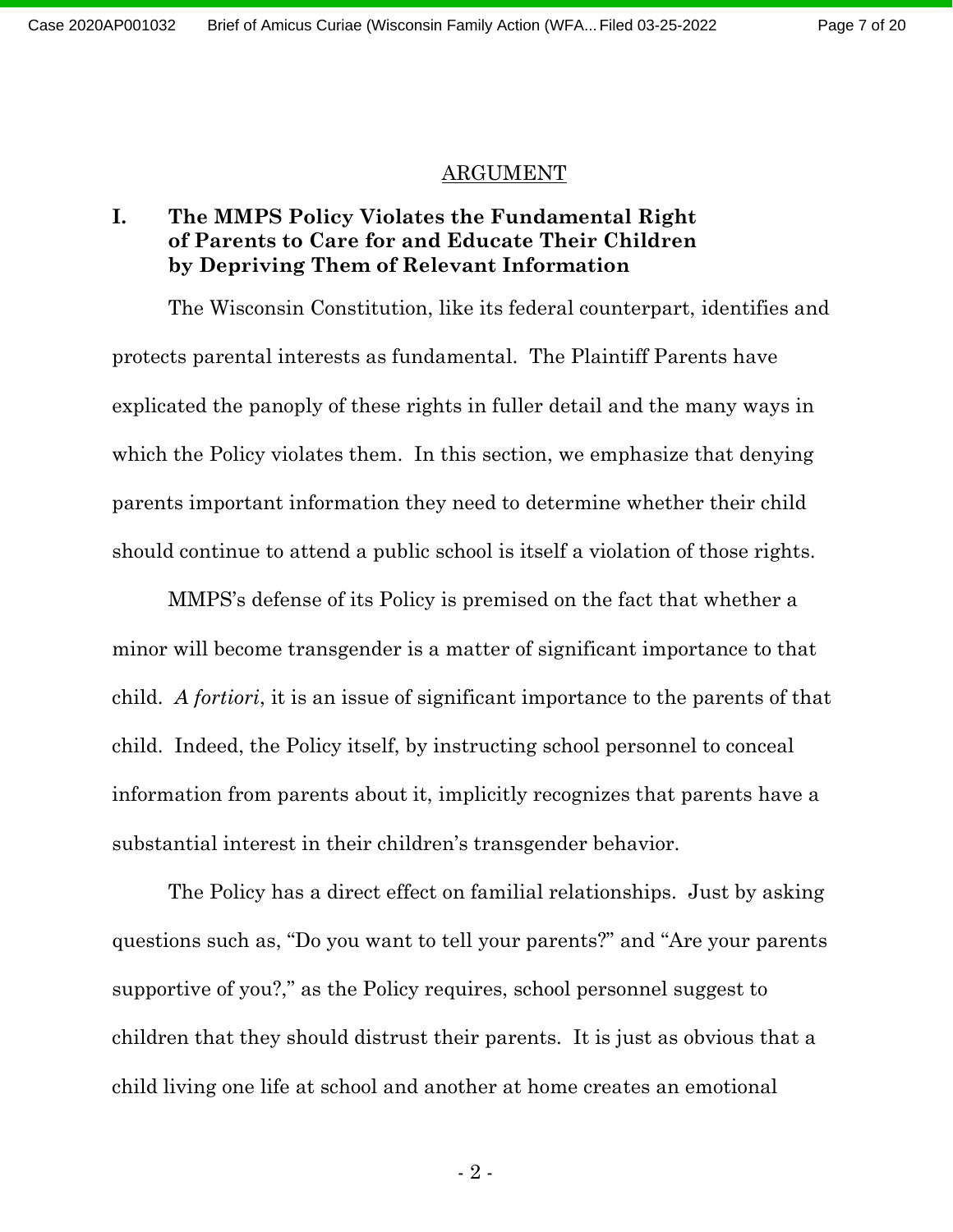Page 8 of 20

distance from the parents and threatens alienation from them after the double life is discovered. The Policy does not deal with just internal "school matters."

It has long been established that a key component of the parents' constitutionally protected responsibilities is to decide whether or not to send their children to public schools. *See Wis. v. Yoder*, 406 U.S. 205 (1972); *Pierce v. Soc'y of Sisters*, 268 U.S. 510 (1925). That right is not extinguished as soon as parents put their child in public kindergarten. At any point, and based on ever-changing circumstances unique to their own situation and their child's needs and interests, they may revisit their decision to send their child to a public school. *See Yoder*, 406 U.S. at 213-15. For parents to be able to make the determination of what they believe to be in their child's best interest, they cannot be denied information that all concede may be important to that decision. School personnel cannot, on their own motion, freely withhold relevant information to the very parents who may wish to withdraw their child due to the school's "philosophy" and its application to their own child. Petitioner Parents have fundamental interests threatened here that cannot be shut out by the schoolhouse door. It is parents, not schools, who have a fundamental liberty interest "to direct the education and upbringing of [their] children." *Glucksberg v. Wash.*, 521 U.S. 702, 720 (1997).

- 3 -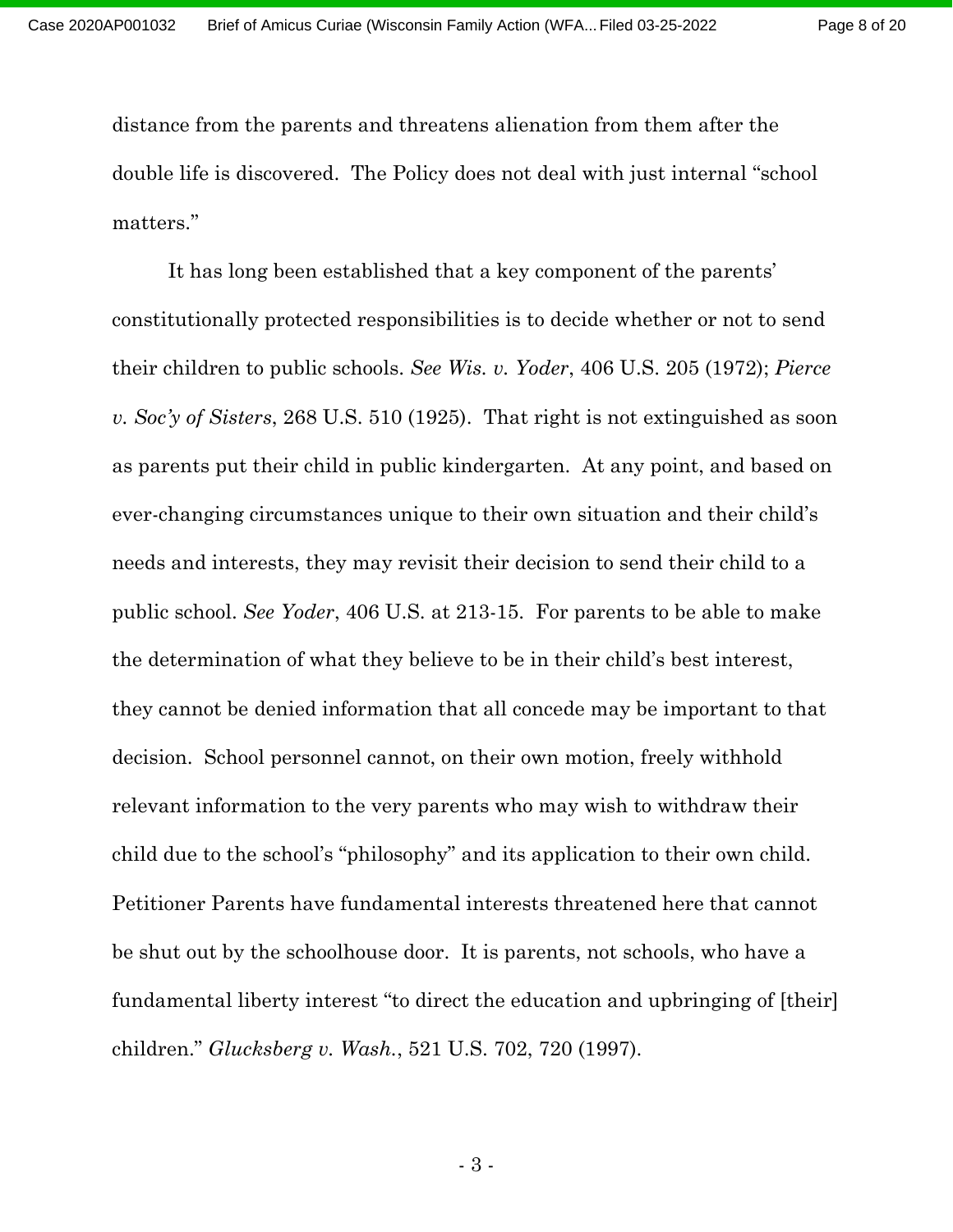Page 9 of 20

While gender dysphoria, like other medical conditions, may need to be addressed while the child is in school, it is not part of the primary educational mission for which parents have entrusted their children to the public schools. It is a core parental issue involved in the care, health, and welfare of their children. A school certainly could not refuse to disclose student grades to their parents because the students were afraid of the parents' reaction, even though grades are central to the educational function of the school. Much less can a school withhold information from parents about their child's transgender behavior, which is not. The words of the United States Court of Appeals for the Third Circuit in an analogous case are apt here:

School-sponsored counseling and psychological testing that pry into private family activities can overstep the boundaries of school authority and impermissibly usurp the fundamental rights of parents to bring up their children, as they are guaranteed by the [U.S.] Constitution. Public schools must not forget that "*in loco parentis*" does not mean "displace parents."

It is not educators, but parents who have primary rights in the upbringing of children. School officials have only a secondary responsibility and must respect these rights. State deference to parental control over children is underscored by the [U.S. Supreme] Court's admonitions that the child is not the mere creature of the State, and that it is the parents' responsibility to inculcate moral standards, religious beliefs, and elements of good citizenship.

*Gruenke v. Seip*, 225 F.3d 290, 307 (3d Cir. 2000) (internal citations and quotations omitted).

To the extent compelling interests are involved, they also support

providing this information to the parents. Parents share the Policy's goal to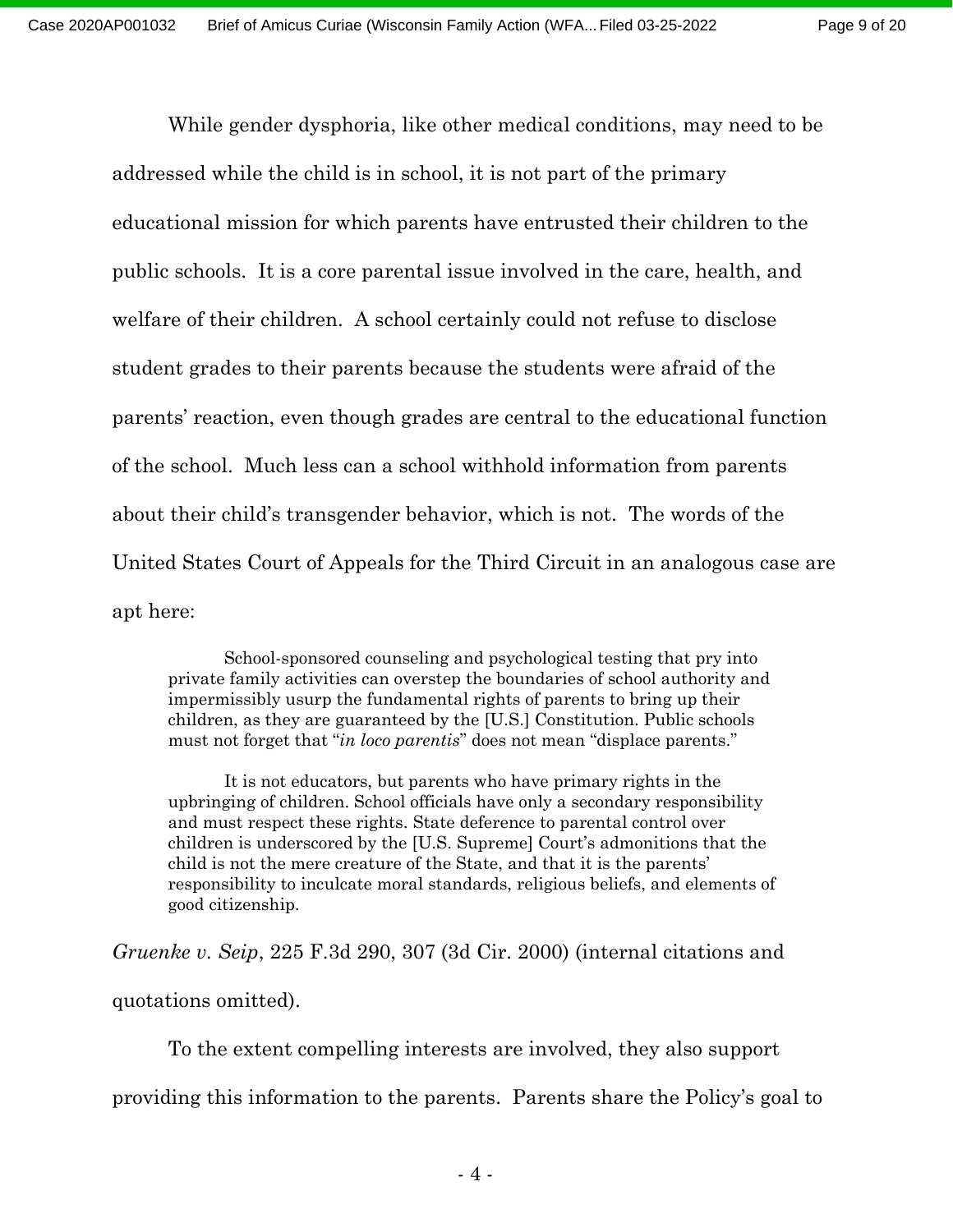Page 10 of 20

provide the support and comfort that the child needs to resist and recover from any harassment or bullying from fellow students they may experience. But parents cannot do that if they are kept in the dark. And one solution to such harassment may be to remove the child from the situation. Providing a safe school environment does not allow schools to dictate how parents treat or instruct their children, even if school personnel might happen to disagree. Much less does it allow schools to alter information provided by parents to the school and hide that fact from them when the parents might desire to provide additional assistance, tailored to their children, to minimize the difficulties and noted dangers of a child making a gender transition.

Another stated purpose of the Policy is to protect the child's privacy. Your *Amici* agree that minor children have privacy rights vis-à-vis governmental school officials. But minor children have no right to keep secrets from their own parents, which is what is involved here. And children cannot manufacture any such "right" by disclosing matters first to school personnel. As the United States Court of Appeals for the Fifth Circuit noted in a related context, it "has never held that a person has a constitutionallyprotected privacy interest in her sexual orientation, and it certainly has never suggested that such a privacy interest precludes school authorities from discussing with parents matters that relate to the interests of their

- 5 -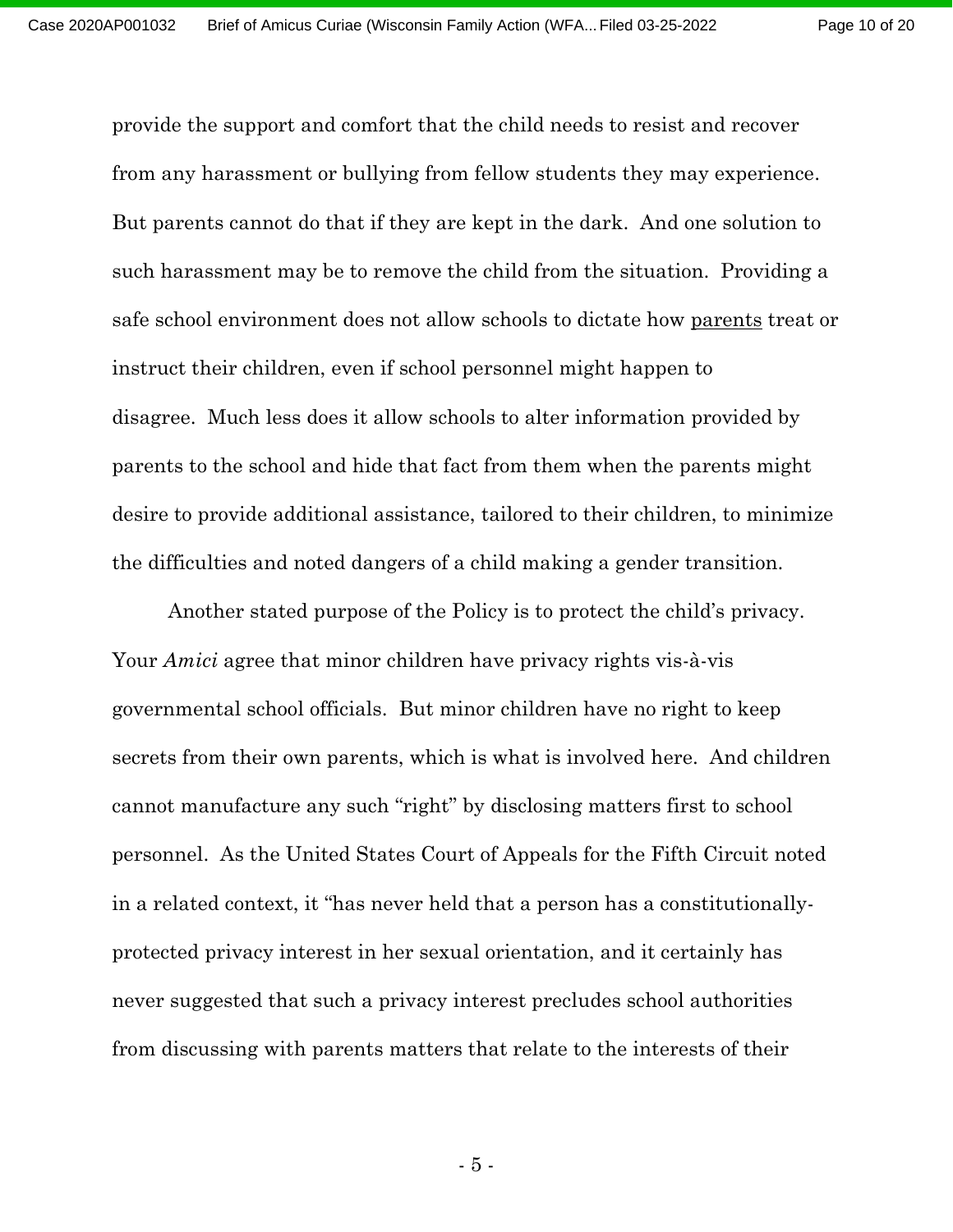children." *Wyatt v. Fletcher*, 718 F.3d 496, 505 (5th Cir. 2013). The same

applies to gender identity.

### **II. The MMPS Policy Also Violates the Procedural Due Process Rights of Parents by Assuming That Those MMPS Labels as "Unsupportive" Are Negligent or Abusive**

Some of the implied assumptions on which the MMPS Policy relies are these:

- 1. Minor children know what is best for themselves on all occasions, at least when sexual matters are concerned.
- 2. Minor children always know when their parents will be "supportive" and when they will not be.
- 3. School personnel will never unduly influence minor children when helping a child to determine whether parents will be "supportive."
- 4. School personnel and minor children will always employ a standard meaning of "supportive."
- 5. Parents who may counsel their child against transgenderism are, by definition, not "supportive."

None of these assumptions are reasonable, and, both individually and in combination, they are obviously inadequate to overcome the fact that the care and nurture of the minor child lies first and foremost with the parents. *See*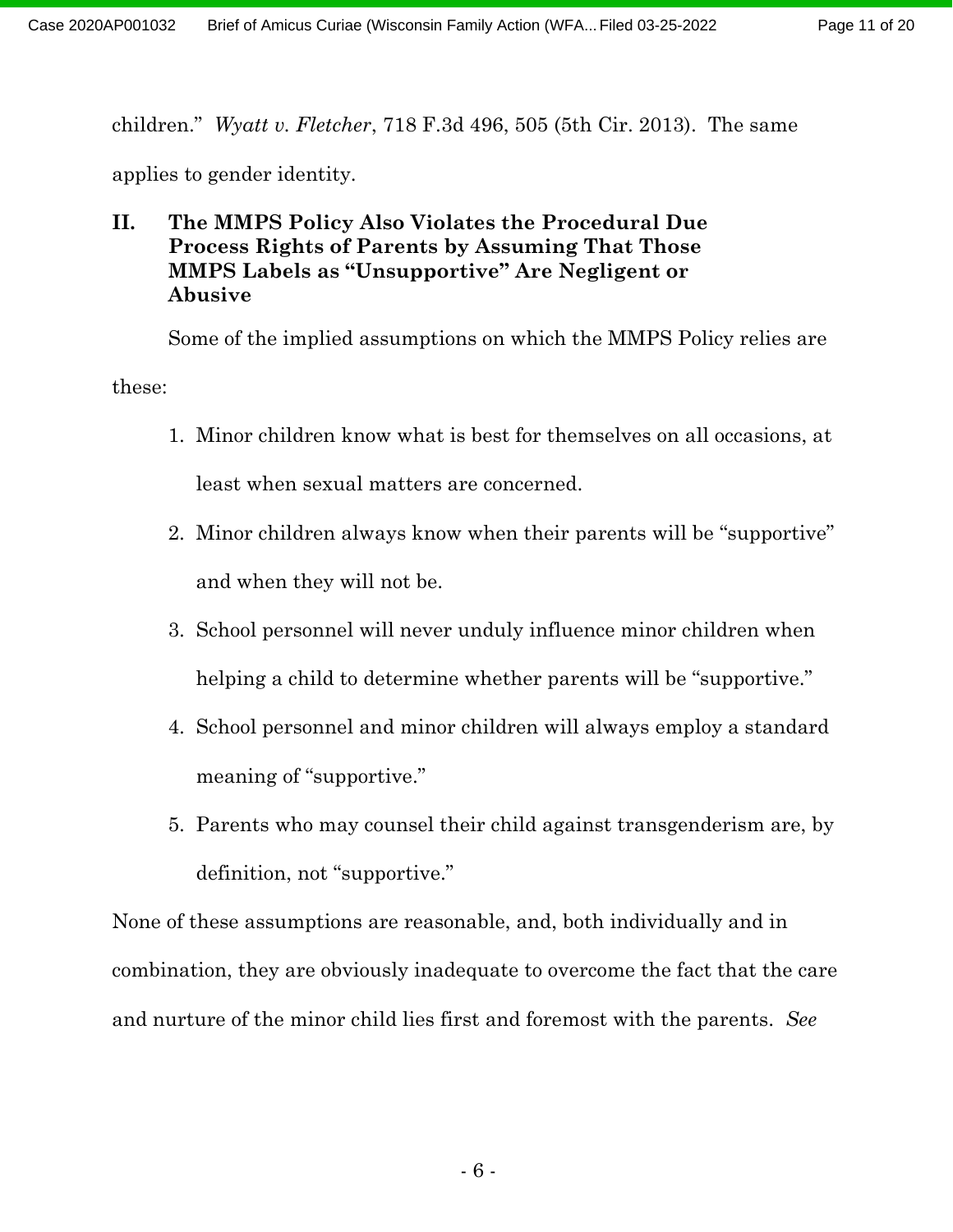*Evelyn C.R. v. Tykila S.*, 2001 WI 110, 246 Wis. 2d 1, 629 N.W.2d 768; *T.M.F. v. Children's Serv. Soc'y,* 112 Wis. 2d 180, 184, 332 N.W.2d 293 (1983).

All these implied assumptions build to a final one that parents who are presumed not to be adequately supportive might expose their children to harm and abuse. Even if there were evidence of abuse occurring in some situations, it does not permit a broad, prophylactic abridgement of constitutional rights. An individual's fundamental rights may not be foreclosed, without notice, based on a generalized suspicion of some of the members of the class to which the individual belongs.

Both this Court and the U.S. Supreme Court have repeatedly applied this principle in parental rights settings. For example, in *Santosky v. Kramer*, 455 U.S. 745, 747-48 (1982), the Court held that the State must find that a parent is guilty of neglect by clear and convincing evidence; and in *Stanley v. Illinois*, 405 U.S. 645, 656-58 (1972), the Court held that due process requires a natural parent to be given a hearing prior to a determination of neglect. The U.S. Supreme Court has summarized, "The statist notion that governmental power should supersede parental authority in *all* cases because *some* parents abuse and neglect children is repugnant to American tradition." *Parham v. J.R.*, 442 U.S. 584, 603 (1979) (emphasis in original); *see also In re Winship*, 397 U.S. 358, 365-66 (1970) (remarking that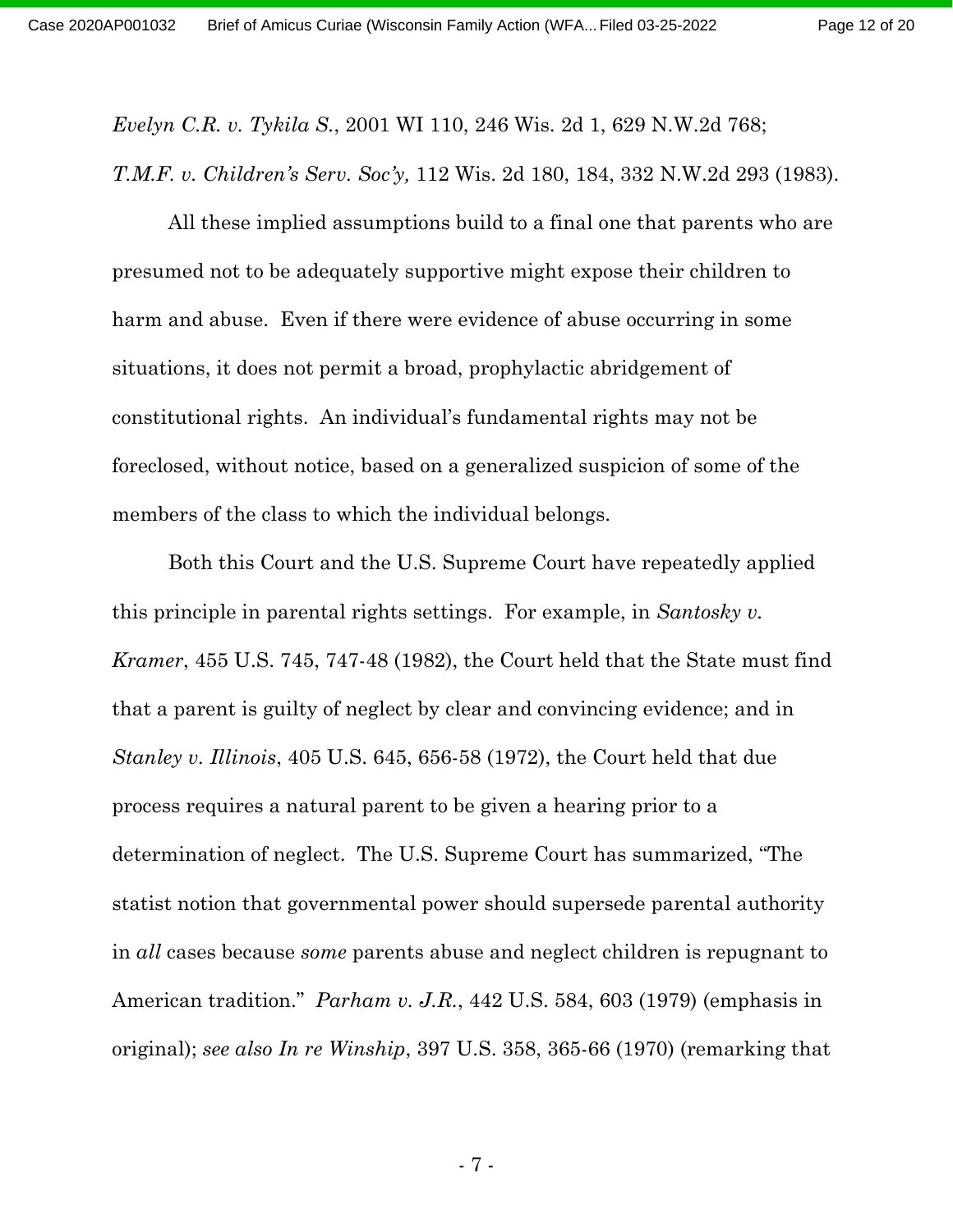Page 13 of 20

"labels and good intentions do not themselves obviate" due process safeguards).

Consonant with these federal constitutional requirements mirrored in the Wisconsin Constitution, this State has specific, codified procedures for dealing with abusive and neglectful parents. If there is a particularized concern that parents may abuse their own child, those laws set out the process to be followed, a process that includes full notice to parents of any suspected abuse or neglect and the right to respond before a neutral judicial officer. *See, e.g.*, Wis. Stat. § 48.21 (requiring judicial hearing for taking child away from allegedly abusive or neglectful parents), § 48.23(2) (requiring counsel for parents in such hearings), § 48.305 (granting non-consenting parent the right to a prompt hearing when child is removed from home); § 48.31 (requiring proof of abuse or neglect by clear and convincing evidence); § 48.415 (specifying grounds for involuntary termination of parental rights).

Notification, hearing, judicial fact-finding, and a heightened standard of proof are all procedural due process protections required before parents may be deprived of their fundamental liberty interest in the care of their children. *See In re S.M.H.*, 2019 WI 14, 385 Wis.2d 418, 922 N.W.2d 807 (reversing termination ruling when parents were not provided full evidentiary hearing). As this Court has held: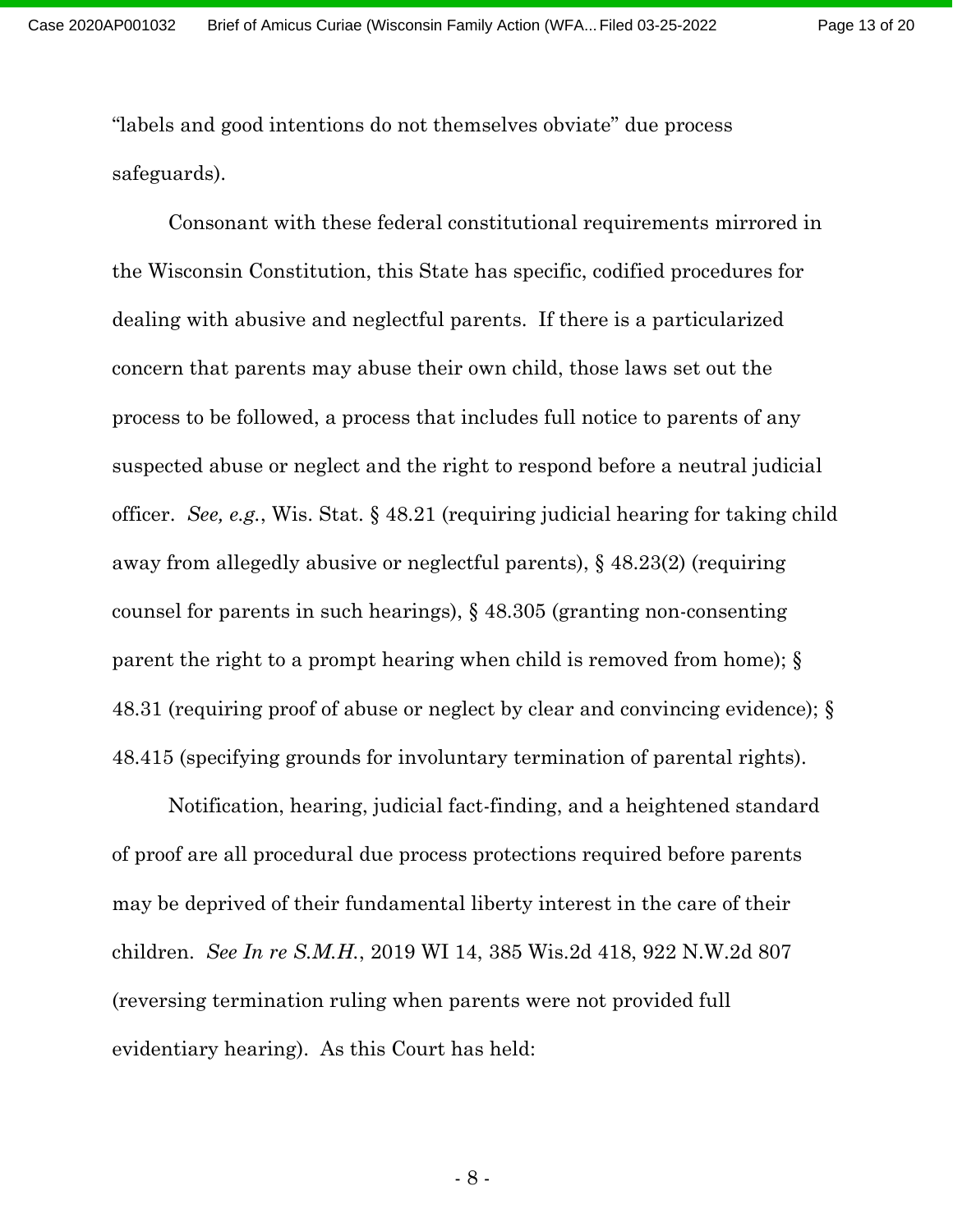It is apparent that the Wisconsin legislature has recognized the importance of parental rights by setting up a panoply of substantive rights and procedures to assure that the parental rights will not be terminated precipitously, arbitrarily, or capriciously, but only after a deliberative, well considered, fact-finding process utilizing all the protections afforded by the statutes unless there is a specific, knowledgeable, and voluntary waiver.

*In re M.A.M.,* 116 Wis.2d 432, 437, 342 N.W.2d 410 (1984).

Put simply, parental rights may not be eliminated in secret by a school policy.

The Legislature's treatment of abortions by minors provides an

analogous situation, although, unlike with procuring an abortion, the U.S.

Supreme Court has not found a constitutional right of a minor to exhibit as

transgender. The Legislature has provided for parental consent with judicial

override but, along with it, adopted the following findings:

(a) The legislature finds that:

1. Immature minors often lack the ability to make fully informed choices that take account of both immediate and long-range consequences.

2. The medical, emotional and psychological consequences of abortion and of childbirth are serious and can be lasting, particularly when the patient is immature.

3. The capacity to become pregnant and the capacity for mature judgment concerning the wisdom of bearing a child or of having an abortion are not necessarily related.

4. Parents ordinarily possess information essential to a physician's exercise of the physician's best medical judgment concerning a minor.

5. Parents who are aware that their minor is pregnant or has had an abortion may better ensure that she receives adequate medical attention during her pregnancy or after her abortion.

6. Parental knowledge of a minor's pregnancy and parental consent to an abortion are usually desirable and in the best interest of the minor.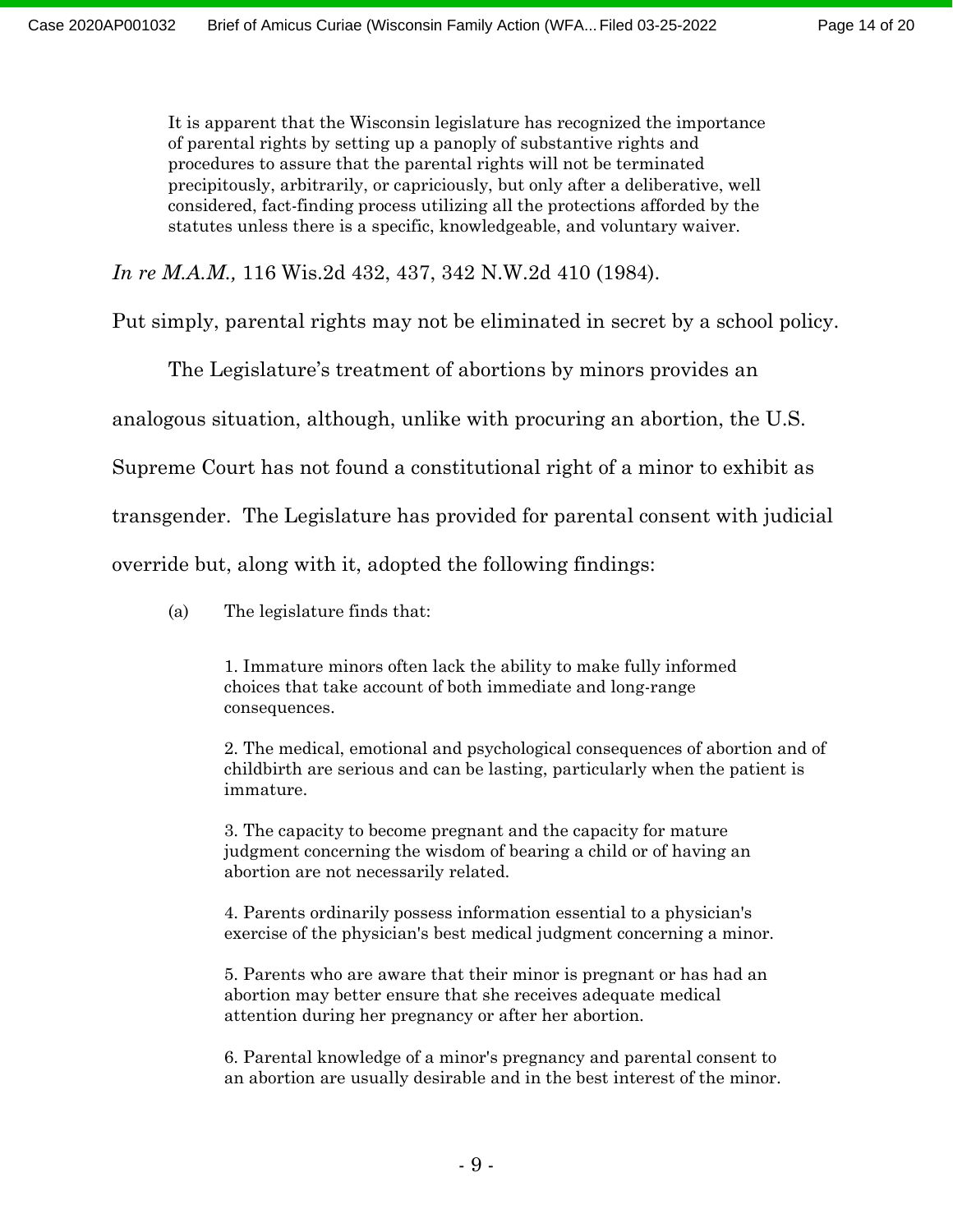(b) It is the intent of the legislature in enacting this section to further the purposes set forth in s. [48.01,](https://docs.legis.wisconsin.gov/document/statutes/48.01) and in particular to further the important and compelling state interests in:

1. Protecting minors against their own immaturity.

2. Fostering the family structure and preserving it as a viable social unit.

3. Protecting the rights of parents to rear minors who are members of their households.

Wis. Stat. § 48.375(1). All these findings and compelling interests as specified by the Legislature are fully applicable in the transgender situation, if not more so considering that the MMPS Policy is applied to students of any age, including those in elementary school.

Indeed, these findings and interests put in sharp focus that the MMPS Policy usurps the parental role concerning transgenderism. Without a discussion with his or her parents on this sensitive subject, a child very likely will not know whether or not the parents are "supportive." MMPS personnel, out of imagined fear for the child's safety, may lead the child not to bring this matter to the parents' attention, as long as there is any perceived ambivalence about the parents' support. And the term "supportive" in this context is undefined and too vague to pass due process muster. *See Milwaukee v. K.F.*, 145 Wis.2d 24, 426 N.W.2d 329 (1988); *State v. Culver*, 2018 WI App 55, ¶29, 384 Wis.2d 222, 918 N.W.2d 103 (noting that a provision is unconstitutionally vague "if it permits a decision maker to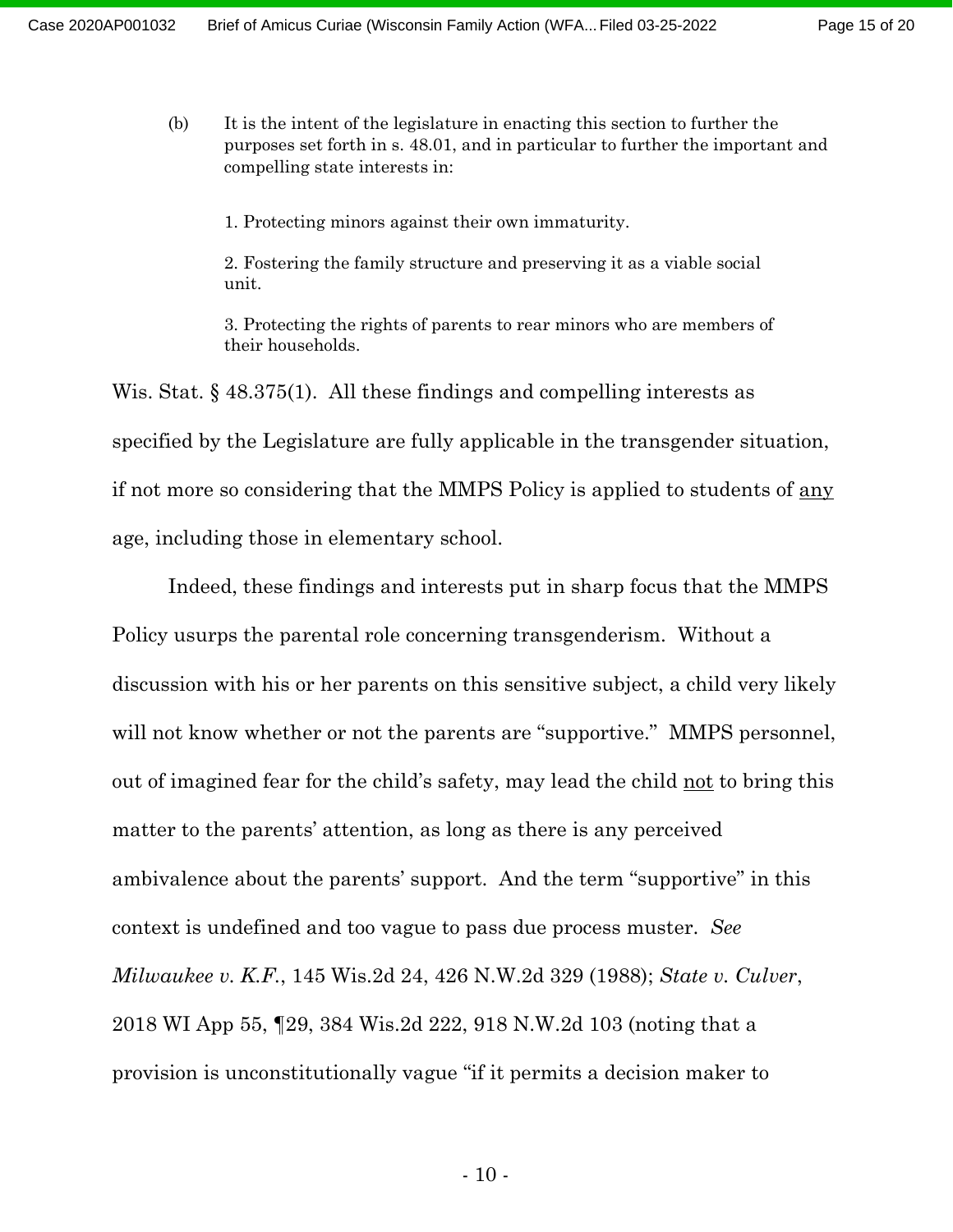Page 16 of 20

enforce it arbitrarily"); *see also Village of Hoffman Estates v. Flipside, Hoffman Estates, Inc.*, 455 U.S. 489, 499 (1982) (holding that a "more stringent vagueness test should apply" when the measure "threatens to inhibit the exercise of constitutionally protected rights").

What is also very clear is that the MMPS employee involved with surveying the child and filling out the intake form likely is not professionally qualified to counsel on gender transformation. Nor is MMPS going to pay for professional assistance for the child, despite the fact that adolescents acting out gender transformation roles are much more prone to suicide and that the vast majority of children who experience gender dysphoria ultimately find comfort with their biological sex as they mature. (See Pet. Br. at 24- 25.) Does the school's supposed "right" to decide what's best for minors go so far as to allow school personnel to hide from parents that their child is considering suicide?This Policy raises the not insubstantial specter of parents suing for wrongful death of their minor children because their parental rights were violated and their children were deprived of counseling, both parental and professional, that parents would have provided but for the MMPS Policy of secrecy and dissembling. *See*, *e.g., Littlejohn v. Sch. Bd. of Leon Cnty. Fla.,* No. 4:2021cv004-15 (N.D. Fla., complaint filed Oct. 18, 2021) (action by parents of minor child for secretly aiding their child to exhibit as transgender in middle school); *Konen v. Caldiera,*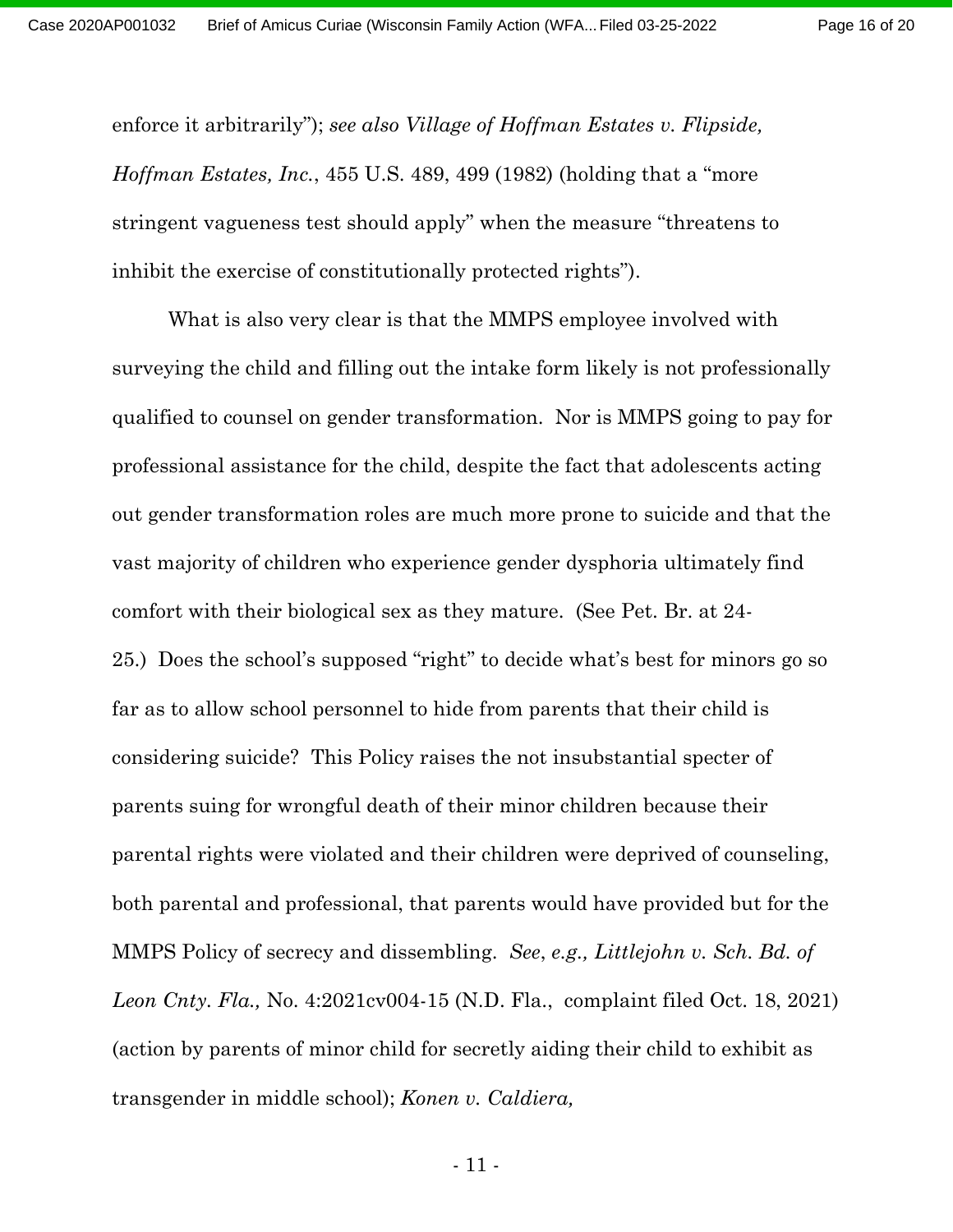Page 17 of 20

http://libertycenter.org/cases/konen/ (admin. claim filed against California public school and its officials by parent and her minor child for secretly counseling and assisting minor to exhibit as trans at middle school); *cf. Arnold v. Bd. of Educ. of Escambia Cnty., Ala.*, 880 F.2d 305, 311-12 (11th Cir. 1989) (finding school violated parental rights by keeping daughter's pregnancy secret from them).

School personnel (who have undoubtedly in almost all cases spent much less time with the child than the parents have) have no right to withhold from parents—in their sole discretion and on remarkably insufficient information and based on their supposition about what the parental response might be—that their child is exhibiting as transgender in school. It is parents that the law presumes know their own children best and are best positioned and motivated to protect and counsel them. *See Parham*, 442 U.S. at 602. It is parents who are given the primary right to care for their child, not school counselors, teachers, or principals. *See Stanley*, 405 U.S. at 651; *Gruenke*, 225 F.3d at 307.Of course, there are instances in which parents, in exercising their rights, fall woefully short of their responsibilities to act in their child's best interest. But fundamental parental rights, like other fundamental rights, may only be curtailed or withheld after notice and due process. They may not be withheld utilizing amorphous standards interpreted solely in a government official's discretion. School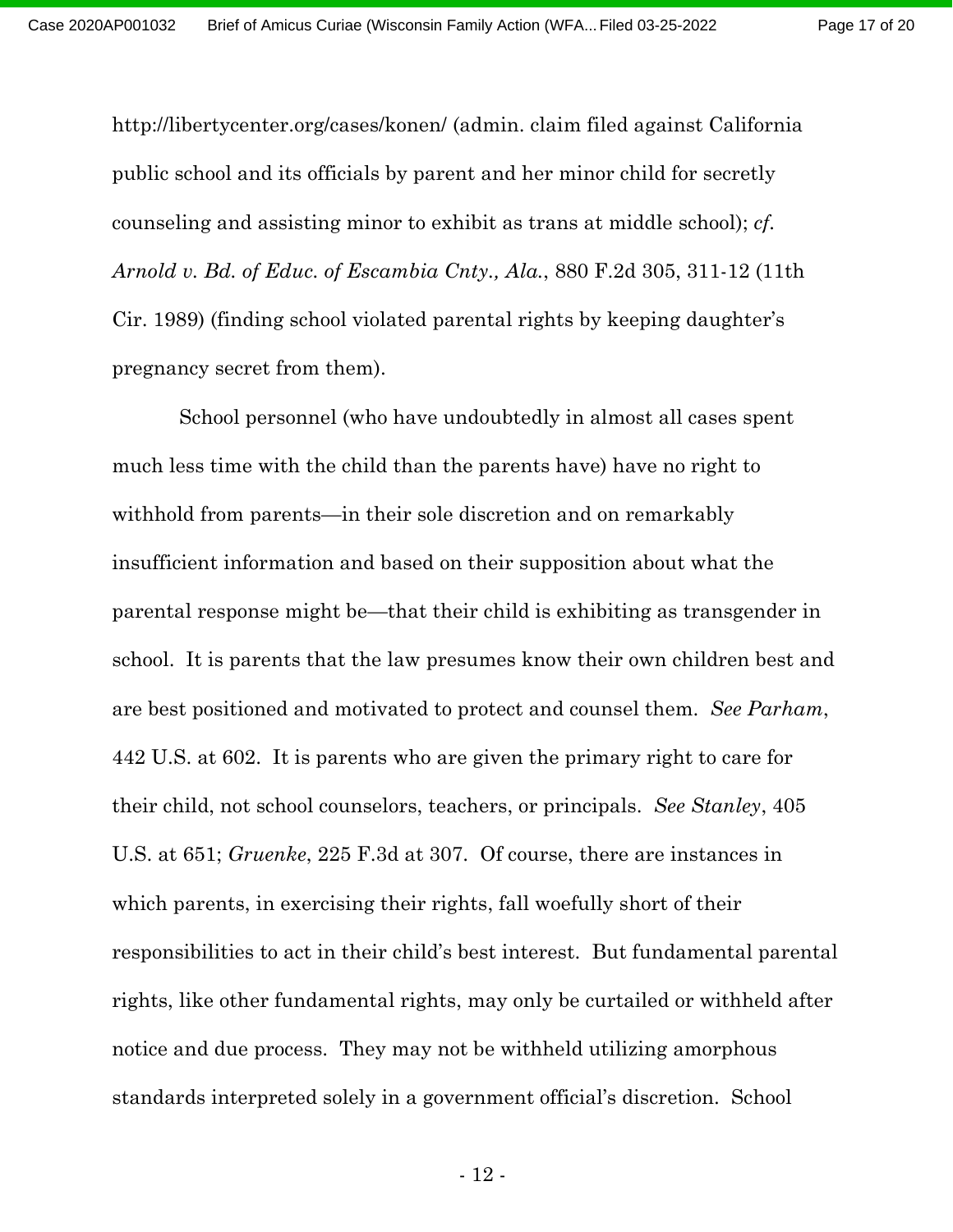Page 18 of 20

officials by the expedient of publishing their own "policy" cannot give

themselves authority to bypass the due process protections set up to regulate

neglect and abuse by parents—implementing their own standards, in their

own ways, on an unreviewable, case-by-case basis.

### **CONCLUSION**

This Court should find for Petitioners in all respects.

Respectfully submitted,

*Electronically signed by Electronically signed by Frederick W. Claybrook Jr. Matthew M. Fernholz* Frederick W. Claybrook Jr.\* Matthew M. Fernholz Claybrook LLC *Counsel of Record* 700 Sixth St., NW Ste. 430 CRAMER, MULTHAUF & Washington, DC HAMMES, LLP rick@claybrook.com P.O. Box 558

(202) 250-3833 1601 E. Racine Ave., Ste. 200 Waukesha, WI 53187 (262) 542-4278 mmf@cmhlaw.com

\*Application to appear *pro hac vice* filed

Counsel for *Amicus Curiae*

March 23, 2022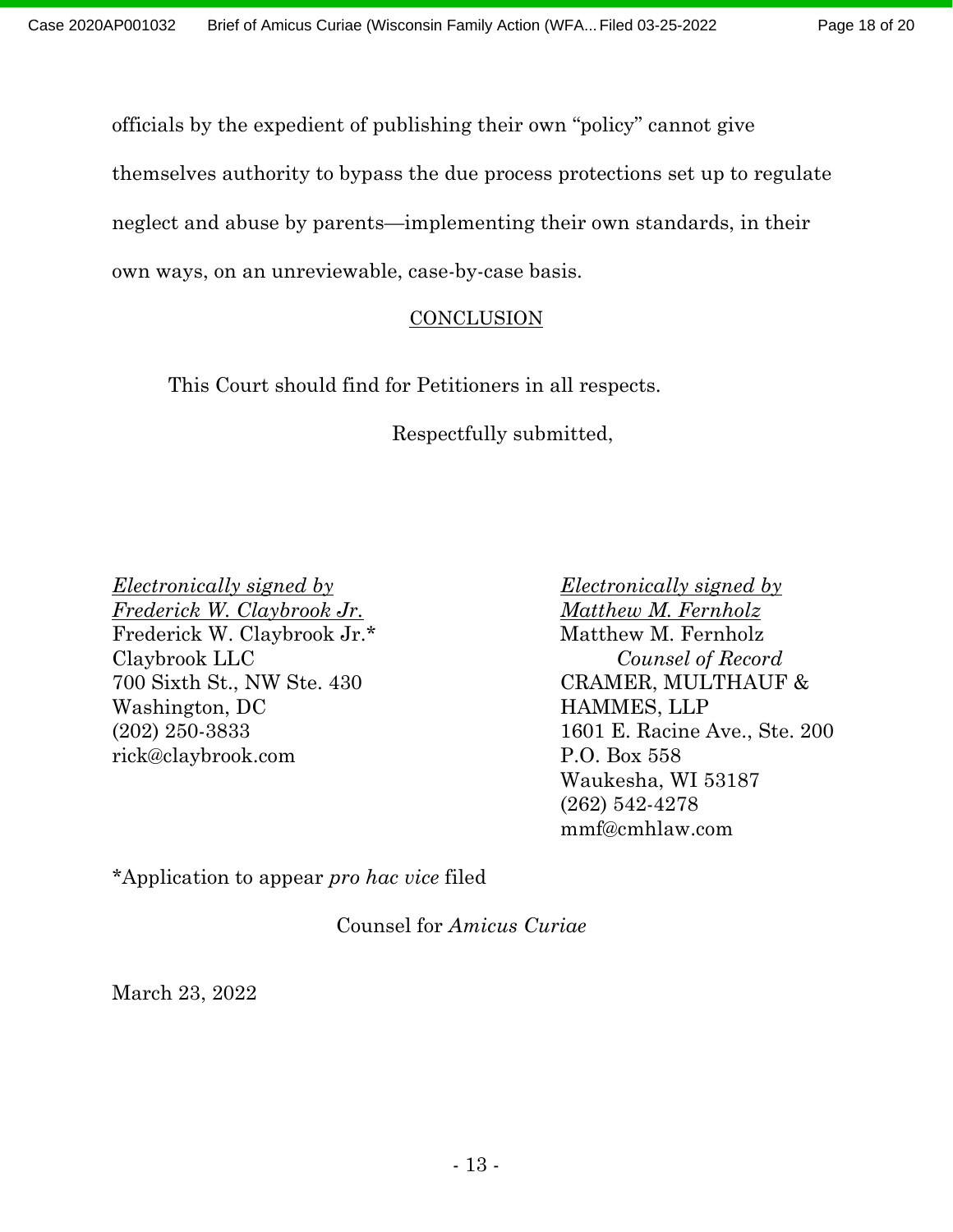### **CERTIFICATION**

I hereby certify that this brief conforms to the rules contained in Wis. Stat. § 809.19(8)(b), (bm), (c) for a brief. The length of this brief is 2,882 words.

Dated: March 23, 2022.

#### CRAMER, MULTHAUF & HAMMES, LLP, Counsel for *Amici Curiae*

#### *Electronically signed by Matthew M. Fernholz* MATTHEW M. FERNHOLZ (State Bar No. 1065765)

CRAMER, MULTHAUF & HAMMES, LLP 1601 East Racine Avenue • Suite 200 P.O. Box 558 Waukesha, WI 53187 (262)-542-4278 mmf@cmhlaw.com